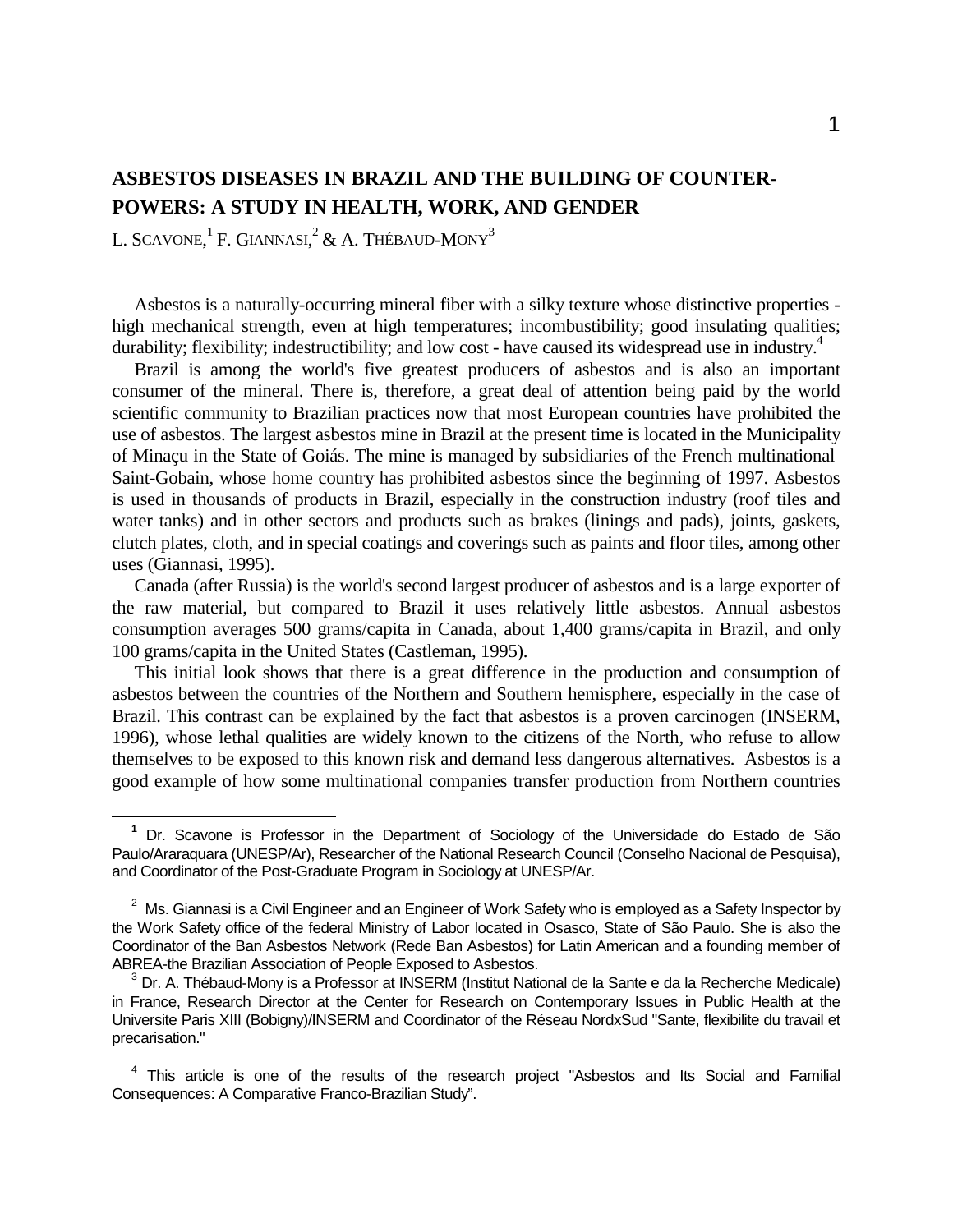where facing strong opposition including prohibition laws developing countries, especially of the South hemisphere, which people are unaware of the dangerous effects of the product. This strategy has come to be called the policy of the *double-standard: business representatives(lobbyists) of multinationals which produce products banned or restricted at home campaign assiduously for the freedom to expand production, sales, and exports of those products in developing countries.*

### **Invisibility of Occupational Diseases**

 $\overline{a}$ 

 In Brazil the data regarding *diseases caused by exposure to asbestos* are scattered, rare, and almost always highly influenced by the interests of the asbestos industry. This situation must be understood within the broader context of *occupational diseases in Brazil*<sup>5</sup>, which are notoriously underreported. The invisibility of asbestos diseases, therefore, is on a par with the invisibility of occupational diseases in general increasing its seriousness, according to Lipietz(1997), because usually manifest themselves far from the workplaces where they were contracted and often many years later. As a result exposure/disease causal links, official notifications, and the social visibility of asbestos diseases become very difficult to establish.

 Between 1992 and 1993 the number of occupational disease cases reported to the National Institute of Social Security (INSS) almost doubled from 8,299 to 15,270 - out of a total of 23 million officially registered workers (over half of construction employees in Brazil work off the books, which is equivalent to "under the table" work in the United States). This sharp increase in reported cases was due, in part, to a change in the legislation and also to a higher level of organization and consciousness on the part of the workers (INSS, 1997). While cancer was the fourth leading cause of death in Brazil in 1991 (RDHB, 1996), it is rarely associated with workrelated causes in official documents.

 In the specific case of asbestos-related diseases, we can point to other factors which contribute to a fragmented institutional awareness: the high turnover of workers in the labor market; the fact that Brazilian legislation began only in 1991 to mandate rigorous medical follow-up for people exposed to asbestos; and the inexistence of epidemiological projects which actively seek out cases of asbestos disease, either among workers or among those whose exposure did not come in an occupational context. We will examine other factors which reduce official awareness of asbestos disease later in this article.

 Work-related diseases caused by asbestos include *asbestosis* (a chronic, irreversible, and progressive lung disease), *cancers of the lung, cancers of the gastrointestinal tract*, and *mesothelioma* (a rare malignant tumor which attacks the pleura and the peritoneum and which has a latency period of about 30 years). In Brazil few of these diseases have been characterized until recently as being related to asbestos exposure. Less than a hundred cases of asbestos disease are cited in the Brazilian medical literature of this century--including 56 asbestosis cases, two cancer cases, and four cases of mesothelioma. And even though the mesothelioma cases were diagnosed

<sup>&</sup>lt;sup>5</sup> The legislation relative to occupational diseases in Brazil allows for only 27 situations or agents (including asbestos) for which causality can be proven almost automatically, so long as exposure is established (see Decree 611 of July 21, 1992 which approved the Regulation of Benefits Under Social Insurance). This narrow limit to the recognition of agents which cause occupational diseases contributes to the invisibility of those diseases.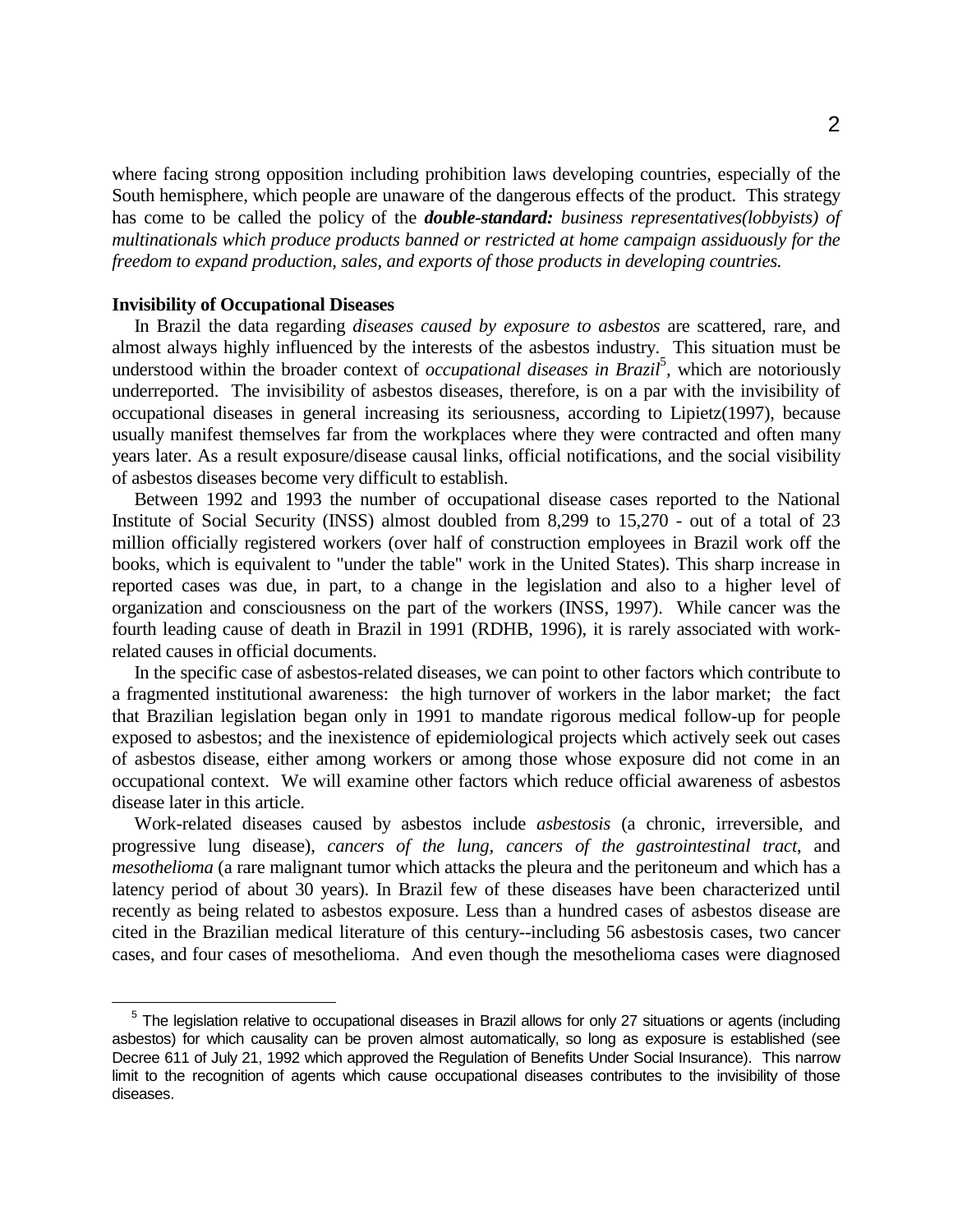*with a known and investigated causal connection*, they did not receive any official recognition and were not listed in Social Security records and statistics as work-related (Costa, 1983; Menezes, 1956; Teixeira & Moreira, 1956; UNICAMP, 1980).

 In our research, which we carried out to assess the impact of work-related asbestos diseases on families (Scavone; Giannasi; Thébaud-Mony; 1997), we looked for cases of mesotheliomas, because this disease is almost always associated with exposure to asbestos and which usually leads to death in under two years. The problems in finding statistics about this disease were almost endless: it was only in 1995, with the publication of the 10th edition of the International Classification of Diseases (ICD), that mesothelioma was classified for the first time with a specific code (before it had been subsumed under cancers of the pleura or cancers of the peritoneum). The second reason was the incapacity of doctors to diagnose this disease, because courses in occupational medicine in Brazil are offered only to post-graduate specialists, rather than forming part of the basic medical school curriculum. And while a requirement exists for compulsory registration of all cancer cases, there is no centralized data bank in Brazil and different data sources use non-uniform criteria, which make it nearly impossible to estimate the true incidence of the disease.

 In a search we made of the registries of INCA (National Cancer Institute), we encountered 193 cases of mesothelioma between 1976 and 1985. Of this total, we were able to find more complete data on only 55 cases (28.5%). These data reveal the lack of uniformity of information regarding this disease: since during that period mesothelioma did not have an ICD code, in some registries only the general type of disease (cancer of the pleura, lung, or peritoneum) was mentioned; in others the exact form of the disease (mesothelioma) was also mentioned.<sup>6</sup>

 In the State of São Paulo, between 1980 and 1997, we found 54 cases of mesothelioma, of which 18 were women and 36 were men. For the City of São Paulo, at PRO-AIM (Program for the Perfection of Information on Mortality), which is part of the municipal burial service, we found mesothelioma cases recorded for the first time only in 1996; a change which coincided with the aforementioned adoption of the 10th edition of the ICD. For that year, of the seven cases mentioned, four were men and three were women.

 The high proportion of women caught our attention, because in principle, women were *formally prohibited, until the passage of the Constitution of 1988*, from working under unhealthy conditions, which were defined to include contact with asbestos.<sup>7</sup> Of the four women who died of

1

<sup>&</sup>lt;sup>6</sup> The registries used to estimate cancer-related incidence and mortality published by Pro-Onco/INCA are registries based on the population of six state capitals: Belém, Fortaleza, Campinas, Porto Alegre, Goiânia, and São Paulo which comprise approximately 5% of the national total. The morbidity data come from the hospitalbased registries and the mortality data are supplied to Pro-ONCO by the State Secretariats of Health by the respective states, based on death certificates (INCA/Pro-Onco, 1997).

 $<sup>7</sup>$  There is also the possibility that the illnesses were contracted while working in informal, "under the table"</sup> jobs, or at jobs in which the legal prohibition in effect until the Constitution of 1988 was ignored. Research carried out at an asbestos factory in Rio de Janeiro uncovered cases of women workers with asbestosis as a result of exposure to asbestos for a period of from 12 to 22 years (D'Acri Soares, 1997), exposures which would have occurred prior to 1988. There is occurrences of cases of women with illnesses linked to asbestos exposure in other countries, such as a study of the presence of asbestosis and mesothelioma related to exposure to amphibole asbestos in Turkey, "where asbestos is used as plaster in houses (and where the plastering is done, for the most part, by women). The exposure begins as birth and lasts for an entire lifetime" (Scliar, 1998).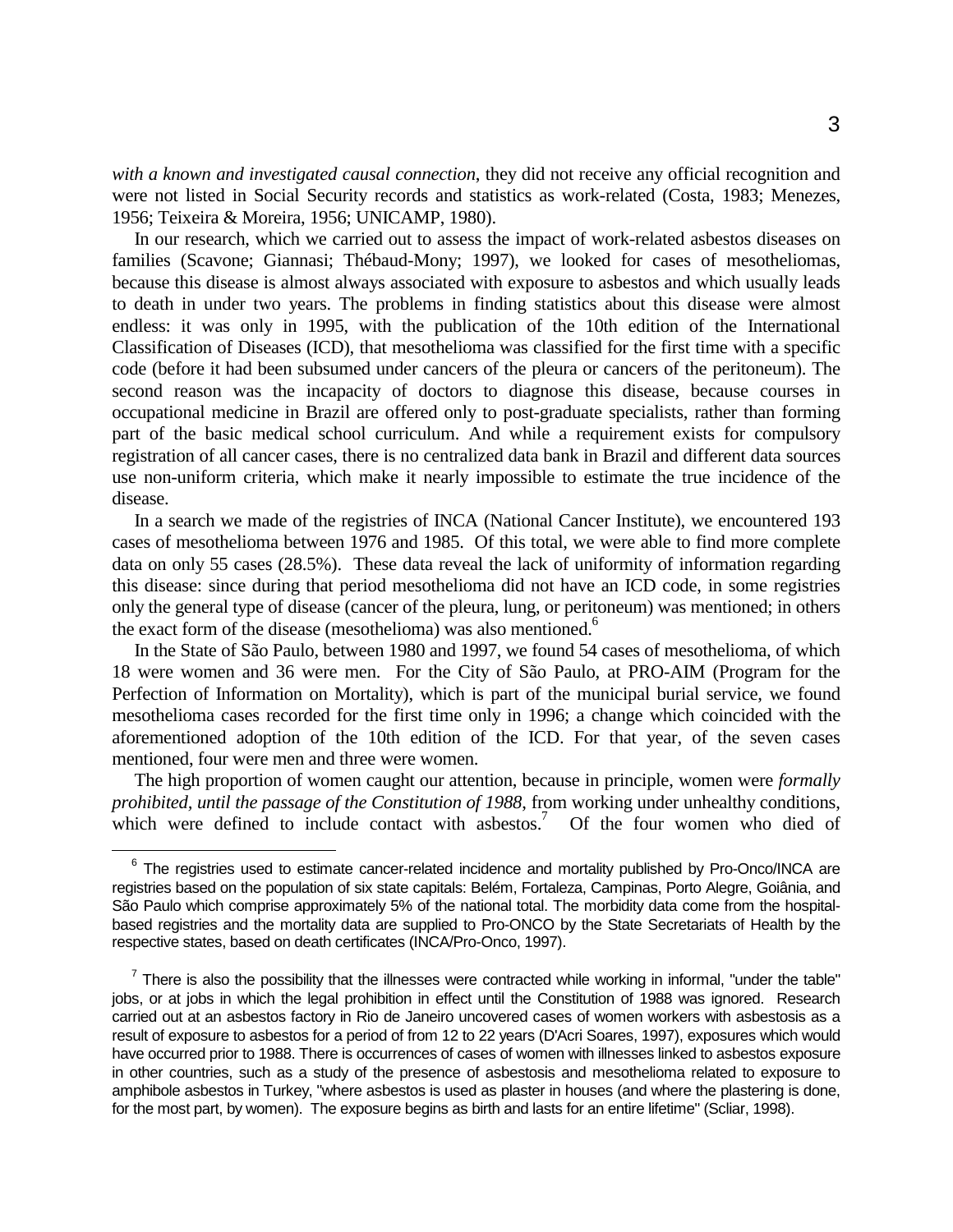mesothelioma in the City of São Paulo, two were housewives and under 40 years of age, which suggests a history of childhood exposure which probably occurred in a non-occupational setting, because of the long latency period for the disease. It is probable that exposure to asbestos occurred through family members in contact with the carcinogenic agent or even as a consequence of ambient environmental exposure.

 It is important to call attention to the fact that only recently have large asbestos-using firms in Brazil begun to use industrial laundries to limit the risks of indirect or quasi-occupational conditions (GIA, 1988; GIA, 1993). The goal is to prevent workers exposed to asbestos dust from carrying the dust home on their contaminated clothes and exposing other family members. Not surprisingly, it is the women of the house who, given the classical sexual division of labor, wash and take care of the men's work clothes. Costa (1983), in a study carried out in the city of Leme, noticed this fact and called attention to the risk of asbestos exposure which employees took home with them on their work clothes.

### *Family Impacts of the Illness*

 $\overline{a}$ 

 Based on this general picture, we decided to carry out qualitative research regarding the four cases of mesothelioma mentioned above in which we had information about a causal connection. Our goal was to carry out an in-depth analysis of the course of the knowledge and/or official recognition (or not) of the disease and of the consequences for their families. Our choice of these families for study was based on the unequivocal fact that in these records the diagnosis of the disease was linked with asbestos - which, as we have already pointed out, is still rare in Brazil, despite the fact that mesothelioma is caused by this agent in the majority of cases cited in the relevant medical literature (Pezerat, 1995).

 Of the four cases under consideration, we were able to find the families of three male workers with mesothelioma; two families agreed to participate in the study.

 We did exploratory research utilizing the technique of in-depth interviews; our principle informants were the wives of workers who had recently died when we entered into contact with them. For secondary informants we used some of the most closely related family members. With the evidence we had gathered we created time-lines of family life, work history, and health of the afflicted workers as well as the life-histories of their wives. This methodology made it possible for us to visualize the inter-relation of the three areas under study - work, health, and family - and avoid a pre-determined outcome of the research project. In the two cases which had occupational exposure, one had worked directly in an asbestos-cement factory<sup>8</sup> and the other had been an employee of a contractor for a large multinational firm in the asbestos-cement industry. The families live in Leme, a city in the interior of the State of São Paulo where two medium-sized asbestos-cement factories are located, along with a few smaller asbestos firms. In fact this region is where most of the major factories of the sector are located.

 Our first case involved a family with a modest standard of living composed of Regina and João, a married couple with four children: sons aged 24 and 16 and daughters of 21 and 13 years of age. Regina grew up in a family of rural workers, attended school through the third grade, and worked

<sup>&</sup>lt;sup>8</sup> In Brazil, 90% of the asbestos which is produced for the internal market is consumed by this sector.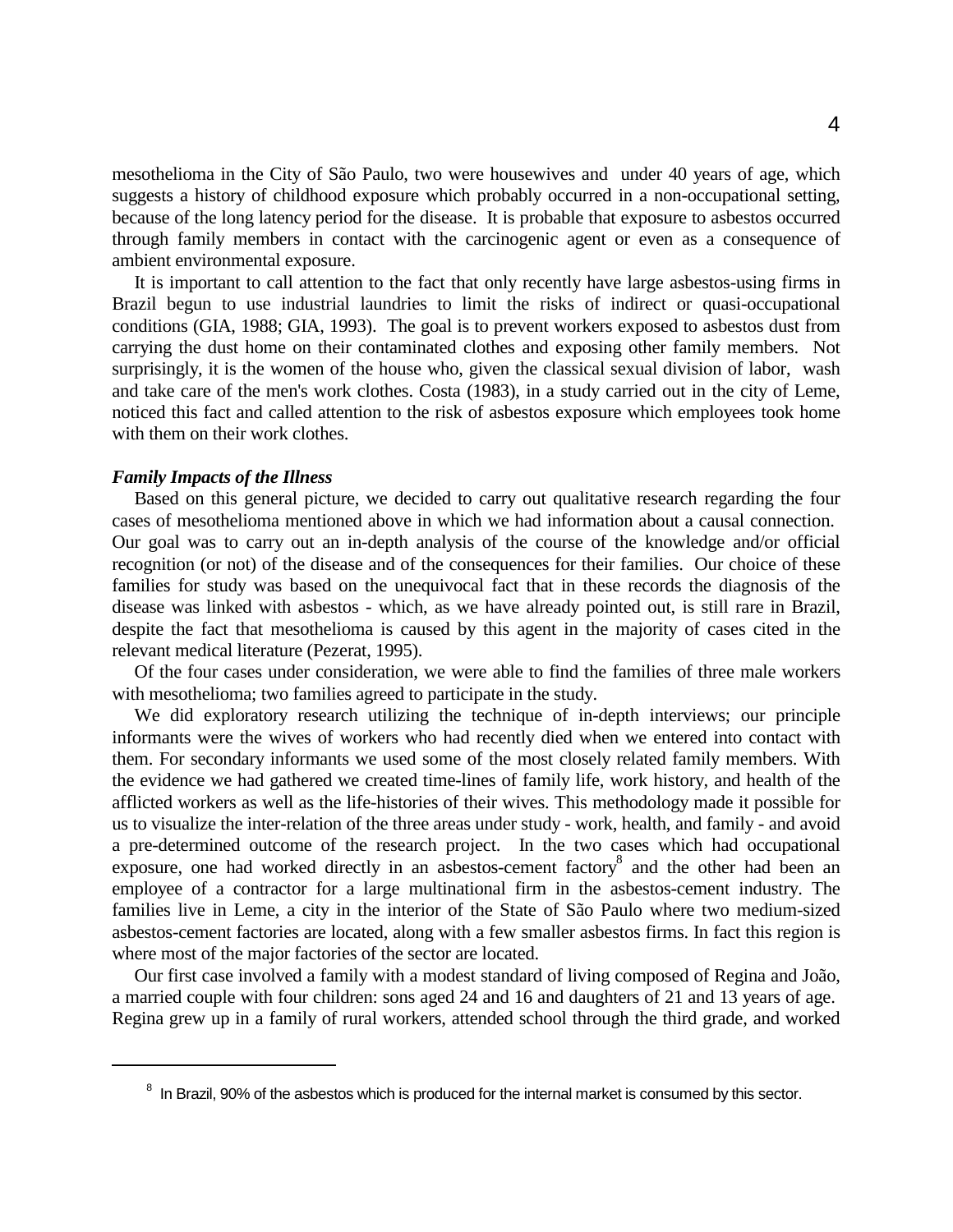temporarily in the harvest of cotton, oranges, and coffee. João had four years of primary education and worked, over the years, as an agricultural laborer, industrial worker, bank messenger, truck driver at a large farm, and as a laborer for the city. He also *worked for one year, from 1967 to 1968, in an asbestos-cement factory in Leme.* At this time he was living with his mother and took his work clothes home to wash.

 At first João attributed his illness to a fall from a truck when he worked in a cardboard factory, because after this he began to feel back pains and breathlessness. The relation between his illness and asbestos exposure was first suggested by physicians who diagnosed a *tumor.* The family also began to suspect that his illness had something to do with the time he had worked in the asbestoscement factory. In Leme, the word among workers is that cancer is somehow related to working in the asbestos-cement industry, which probably raised the suspicions of the family.

 The fact of having a brother-in-law who died of cancer and who had worked for 17 years in the same asbestos-cement factory forced the family to compare the two men and relate the illness to exposure at work. Nevertheless, they were never formally informed of the possible tie between asbestos exposure and João's cancer, and in any case they didn't have the energy or will to verify their suspicions and demand compensation<sup>9</sup>: "People thought it would be difficult, (...)so I didn't pursue the matter" (Regina). The onset of the disease upset the financial and emotional equilibrium of the family, overloading the wife (and also the eldest daughter) both physically and emotionally, though Regina never admitted as much. The family spent three years dealing with treatment and a succession of diagnoses, a period during which the illness took over the lives of the worker and his family, three years in which the threat of death was a constant presence.

 The family situation was transformed as the illness took over and upset the daily routines of life and the victim's wife tried to adjust to the new situation of frequent hospitalizations for her husband. The new routine came to include daily or weekly trips to the hospital in Campinas for *chemotherapy* as the seriousness of the situation became more obvious. Increasing family *disorder* triggered by the illness was intensified by frightening changes in the sick man's behavior, from a happy and loving person to a sad, mistrustful person irritated with the children and complaining constantly of sharp, persistent pains. The development of the *tumor* caused a physical deformation which was very hard for him to accept, factors which began to exclude him from ordinary social intercourse and gave birth to an inferiority complex mixed with feelings of insecurity and shame which expressed themselves in a mistrust of those who still inhabited the *world of the healthy.* João's social life outside the family began to revolve around his illness, becoming more and more limited to his treatment locales, to the *world of the sick.*

 When a worker who is the main breadwinner of a family falls ill - which happened in João's case -- the inability to work becomes a particularly severe form of unemployment, a kind of *social death*, because when work stops the sick person is excluded from an important part of social interaction. The illness is experienced as a kind of defeat which makes it impossible to return to an active life. In dealing with a mortal disease like mesothelioma, there is no hope, but only a rapid process of deterioration, causing an imbalance in affective relationships in the family whose consequences

 $\overline{a}$ 

<sup>9</sup> Only after our research began did the family resolve to sue the company, requesting compensation for physical and moral damages, roughly equivalent in the United States to monetary compensation for wage replacement, medical costs, and pain and suffering.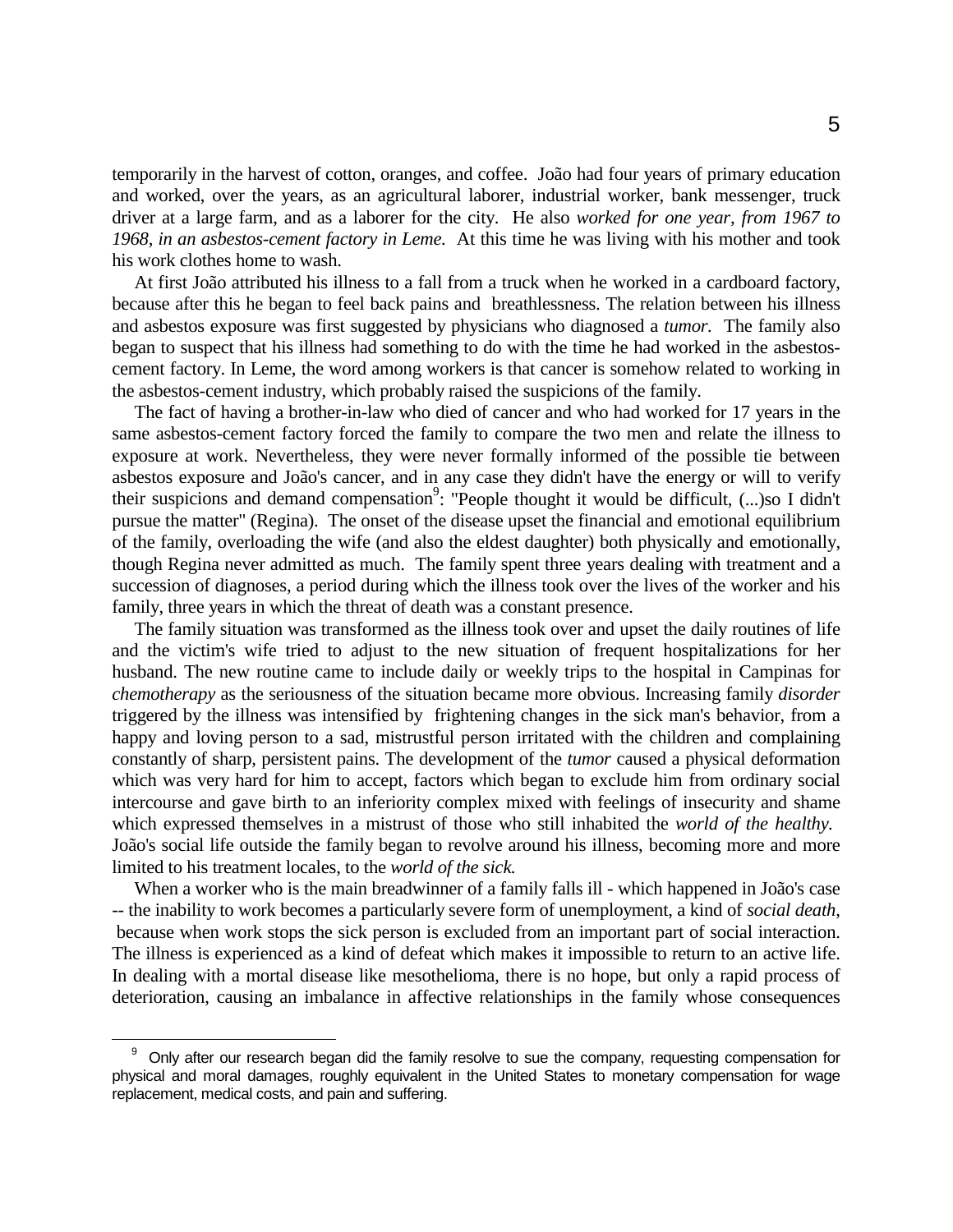continue to snowball, overburdening the women, especially, who do most of the work in taking care of the sick person and in making sure there is enough income for family needs. Regina received a sickness/death disability pension worth US\$135/month because of her husband's illness, an amount so meager that she was forced to continue working. She finally quit her job when his illness worsened, when she began to receive some help from relatives. Thus there was a loss of family buying power compared to when João was working. After his death the family financial situation improved a little, because expenses for medicines declined. João died in 1994, at 56 years of age, of mesothelioma of the pleura associated with asbestos exposure (De Capitanai *et. al,* 1997). The death certificate, which listed the cause of death as *mortis caquexia* - the generalized organ failure- was signed by a well-known physician in the city of Leme who, aside from being active in public affairs, was an advisor to the two principal local asbestos-cement companies.

 Our second case was a couple without children with a stable middle-class life-style. Marta, a retired teacher, had finished three different graduations at the university. Marcos, who had finished primary school, was the owner of a tire shop which had a long-term business relationship with a large asbestos-cement company, which assured him a certain degree of economic stability. When he became ill he had already quit the tire business. The appearance of the illness lead to a number of different diagnoses, and when the tumor was found, he underwent surgery. The operation confirmed the rarity of the case, and, as the illness progressed, he went into surgery a second time. Marcos suspected that the disease was linked to his work, that is, to the rubber dust from the tires; but he never suspected asbestos might be a cause. His physicians, however, thought it might be a factor and ended up confirming their suspicions. While the illness did not threaten the economic situation of the family (though the couple did have to sell some of their possessions), it transformed the life of Marta into a constant search for special care and treatments for her husband. Although the medical treatment in this second case was more sophisticated and included surgery, Marta ended up questioning the necessity of the surgery. (No one in the first family we studied had questioned the medical treatment, which occurred at the same time and hospital). In the end the illness progressed along the same lines and ended with the death of Marcos at the age of 56 from mesothelioma of the pleura associated with asbestos exposure. The death certificate listed the cause of death as *"respiratory insufficiency and pulmonary neoplasm."*

 While in both cases under study the doctors had made a diagnosis of mesothelioma of the pleura related to asbestos exposure, this diagnosis was not communicated to the families until the time of our research. A medical-scientific study of these cases was recently published under the title *Mesotelioma Maligno de Pleura com Associação Etiológica ao asbesto a Propósito de Três Casos Clinicos* [Malignant Mesothelioma of the Pleura Caused by Asbestos Exposure: An Account of Three Clinical Cases] (De Capitani *et. al.* 1997). Finding out about the diagnosis made it possible for both families to secure compensation through judicial action.

 The analysis of the cases of these two families indicates to us a complex situation in which health, work, and gender relations are all intertwined. These cases point to the same logic of sex/gender, health, and work observed in other research: occupational disease

causes important changes in the family which are mostly dealt with by women.<sup>10</sup> The daily drama

 $\overline{a}$ 

<sup>&</sup>lt;sup>10</sup> In the cases mentioned we did not encounter women affected by the disease; therefore it is impossible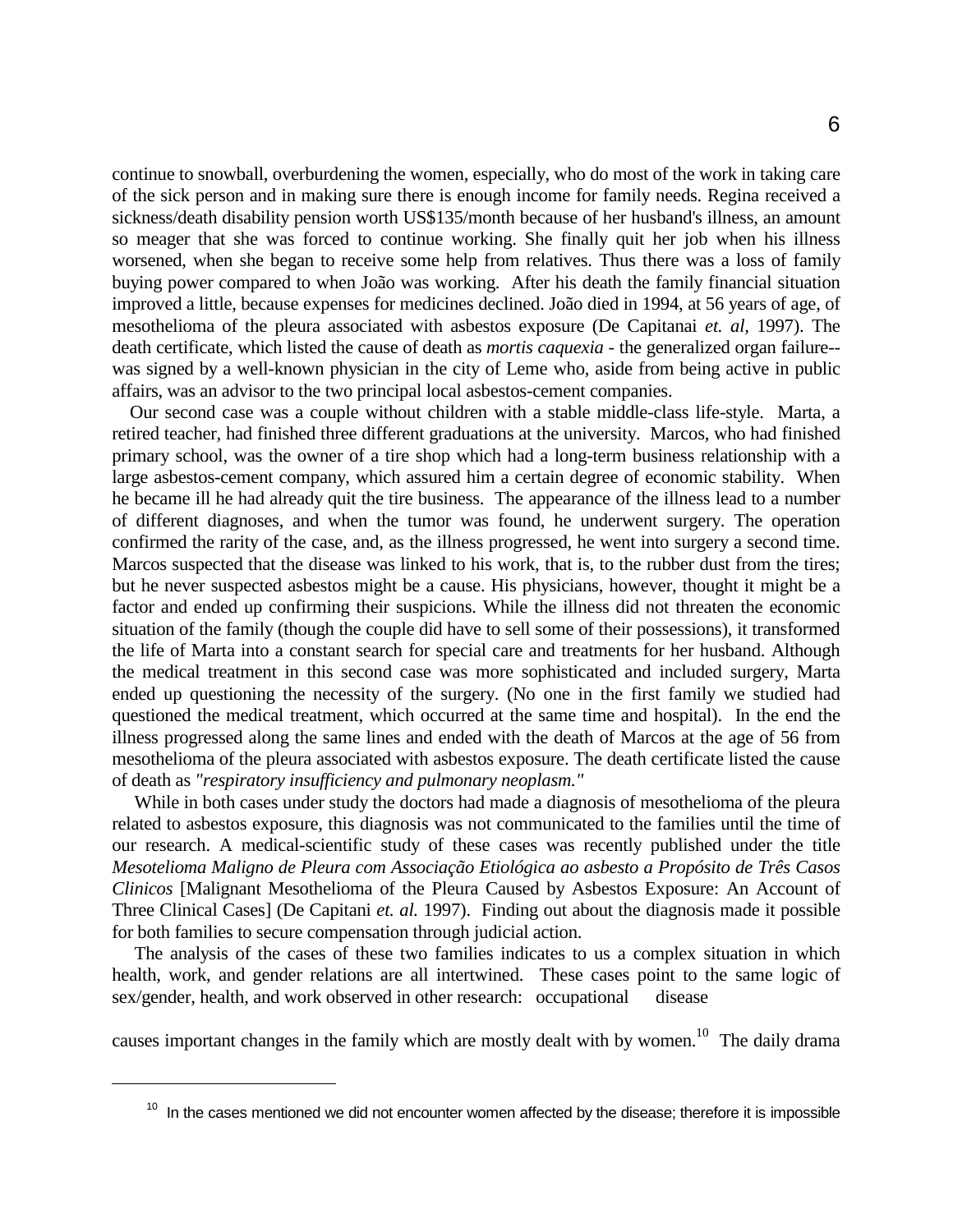of the illness is experienced and managed mostly by the family, which is obliged to adjust to the new situation, leaving little time or incentive to reflect on the ultimate causes that produced the illness. This family role, on the other hand, allows employers to escape their responsibility for causing the occupational disease, which remains socially invisible. For the family the relation of the illness with work becomes minimized when they are overwhelmed with the urgency of securing treatment. In the case of asbestos, this invisibility contributes to the continuing use of this mineral in Brazilian industry despite all the damages which it causes to the health of the workers.

#### **Counter-Powers: A Space for Active Citizenship**

l

 The cases we have investigated have been maintained in an invisible state by the silence of physicians and the victims' families, and by the connivance and complicity of governmental institutions. But throughout our research we have run into other, very different *victims* of asbestos who have organized themselves into ABREA - the Brazilian Association of Workers Exposed to Asbestos--a group of citizens who have struggled: 1) to learn about the real state of their health, and 2) to fight for their rights to compensation from employers, who neglected for years to tell them about the risks of asbestos, which produced irreversible and progressive disease. ABREA has also carried out a campaign of even broader social significance: the organization proposes to ban the commercial use of asbestos by building a kind of *"citizenship of protest"*, as Souza (1994) has termed it. The truth is that those exposed to asbestos do not feel that their interests have been represented by labor unions or other social institutions of civil society. Through their organization and their actions the members of this citizens group are expressing themselves against the lack of recognition and in defense of their interests in the public sphere.

 Paoli (1991) calls attention to a number of characteristics of these social movements: they create themselves around a self-defined identity which emerges in the heat of action and conflict, a collective *"we"* which they counterpoise to *"the others"*. They clearly distinguish themselves from associations which function according to a *"logic of assistance"* based on mutual aid with the aim of solving the common problems which brought them together (Thébaud-Mony, 1990). Counterpowers, on the other hand, constantly raise questions about the causes of the problem with the goal of changing the functioning of existing institutions which created the problems from which they suffer.

 These alternative movements of asbestos victims have organized themselves into true *counterpowers*. Because of their common experiences, those exposed to asbestos are trying to discuss and rethink the meaning of work, life, and the fact of getting sick; and to deconstruct prevailing paradigms such as the identification of progress with industrial growth.<sup>11</sup> They also question the

to state how this situation would be experienced by their husbands or male companions. It has already been observed in home care research that men, when they have to take care of a sick person, easily find support from other women from their own family or from the neighborhood (Favrot, G. 1988). The management of the family situation by women, in regard to work and health of the husband, has been shown in several research projects by Annie Thébaud-Mony: among subcontractors in the nuclear industry; in an arsenic factory in Salsigne; and also among workers exposed to asbestos (1996, 1991). More details of this work are available in Scavone (1997).

<sup>11</sup> The work of Barry Commoner in the United States and Giovanni Berlinguer in Italy has been very important in questioning the identification of "progress" with "industrial growth"; see articles by them and Virginia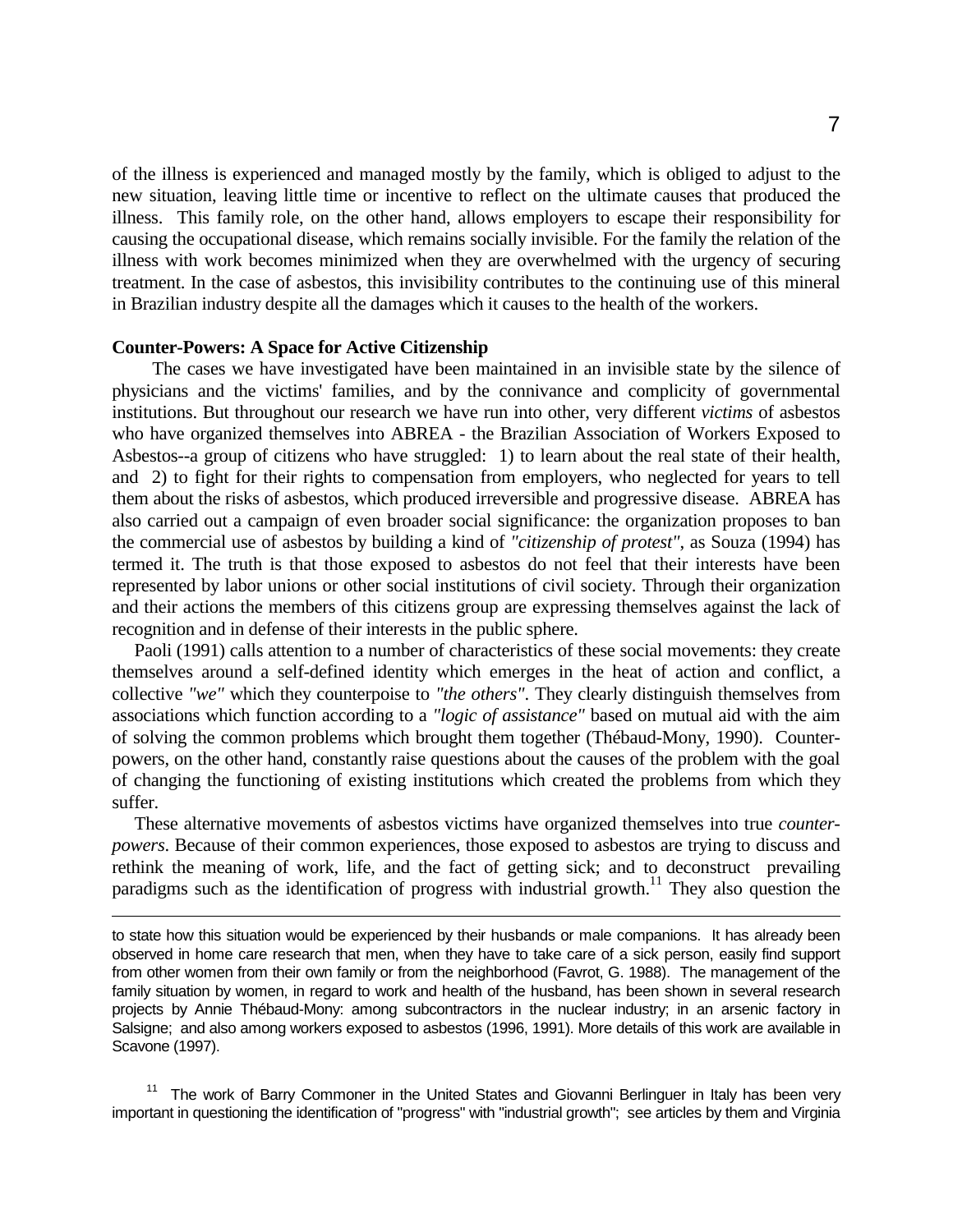prevailing idea that politics is something which is done through and inside of the state apparatus through hierarchical organizations whose goal is to accumulate power and exercise it in the name of ordinary people at the grassroots levels, without the active participation of those people.

 Counter-powers are *social movements* organized around a specific cause, and organized in protest against the established system of domination. Counter-powers are not structured like classical systems of collective representation (such as parties and unions).<sup>12</sup> In the case of asbestos they have constituted themselves into an organization of those people formerly exposed to asbestos who have illnesses related to their exposure to this agent; in fact they *"unite around the risks"* of work exposure to asbestos (Lipietz, 1997) and its unfortunate consequences. Their identity is selfdefined by the illness they acquired at work, through a process of struggle whose goals go beyond support of those who are ill to encompass the total ban of asbestos from Brazilian industry. This struggle greatly increases the visibility of the damage caused by the use of asbestos in Brazilian society at large.

 Criticized by some of the established labor unions and associations of retired people as supposedly *apolitical and atheoretical* because they focus *on a single problem*13 and because they refuse to coordinate their protests with organizations that deal with the process of production, the fact is that groups like ABREA have been inventing a new form of doing politics in Brazil. In general these kind of counter-powers are constituted by people who have been excluded from the dominant system: women, workers, young people, old people, the unemployed and retired, those who are *unfit by and for the work*, ethnic, cultural, or sexual minorities, the dispossessed...in sum, all those who are mobilizing against the social destructiveness of capitalism.

 Evers (1981) states that all these kinds of groups are in some way outsiders in regard to some more or less specific aspect of the dominant social organization: *"it is these dominant ideas regarding politics and how to do politics which are being broken down and then reconstituted by these alternative movements according to some new conception."* Evers argues that the short-term perspective of these new social movements -- their "immediatism" - could be their major greatest virtue as well as their greatest limitation. Evers fears that many of the elements in these movements will merely repeat the historical errors of the past.

 Vogel (1997) is also concerned about the question of the short-term perspective of a struggle which builds *"the identity of the group based on suffering, an identity based on something which is perceived as negative",* and he reminds that if on one hand they bring visibility to the problems of health at work, they will nonetheless have a difficult time over the long term in maintaining themselves as a social force to be reckoned with. This final concern of this social scientist reflects a critique of the *"logic of immediatism"* which implies that as soon their immediate problems are

Brodine, Anthony Mazzocchi, and Ralph Nader in "Science and Social Action: The Contributions of Barry Commoner," in NEW SOLUTIONS, vol. 8, No. 1, first quarter, 1998.

 $\overline{a}$ 

 $12$  This vision of the organization differs from the traditional concepts used by labor union structures (such as Shop Floor Committees) because they defend their right to "organize according to their specific interests, rather than by the number of members."

 $13$  Here we must remember that it is through this single problem that these movements begin to question the logic of the establishment which created the problems.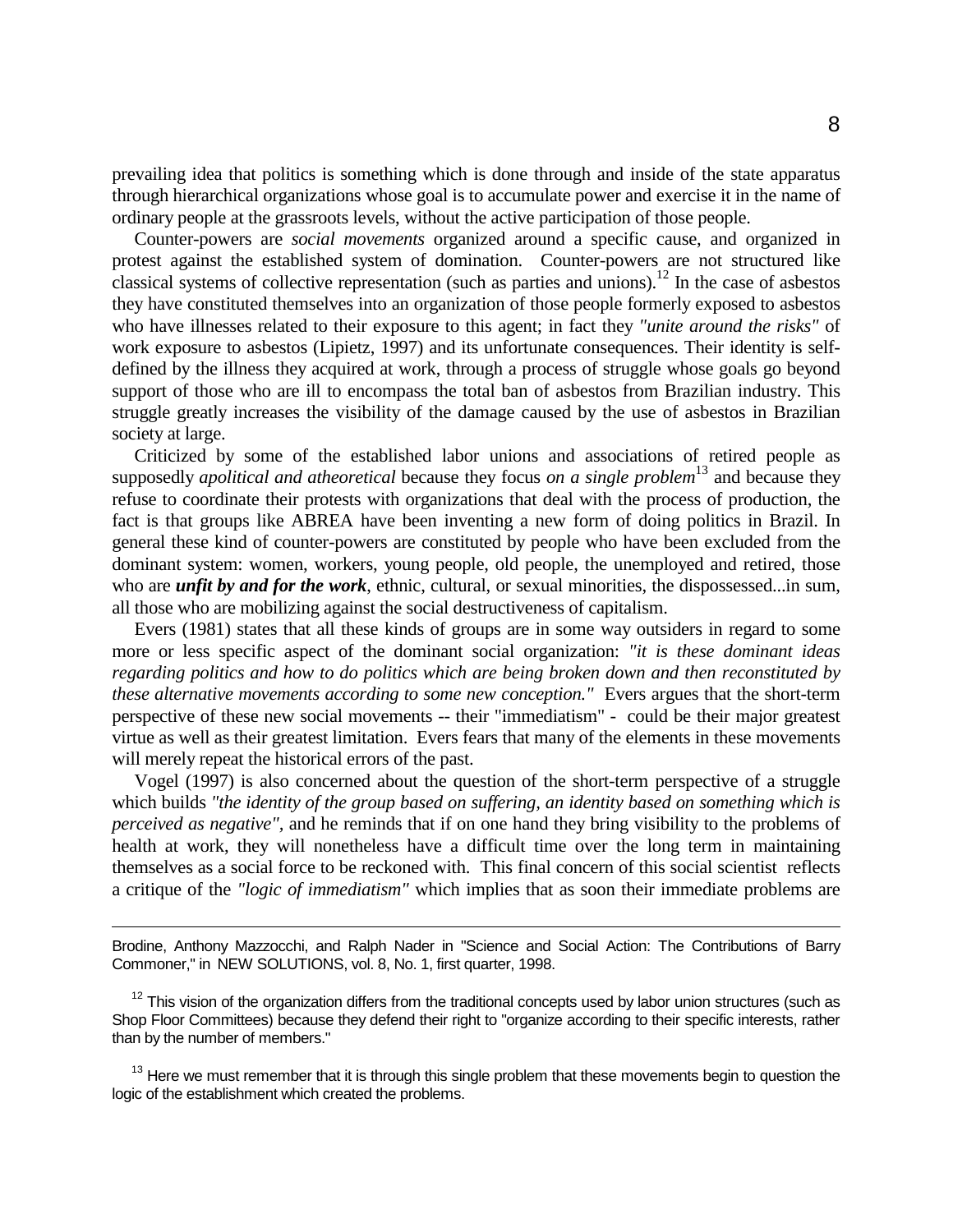resolved, these citizens will stop organizing. Yet we believe that even if this happens, movements such as ABREA can already take credit for successfully making the problems of work-related asbestos disease and the risks of this agent visible to workers and to the population as a whole.

 The majority of the nearly 1,000 members of ABREA are suffering from advanced stages of asbestos-related disease, which make them totally unfit for any work-related activities, particularly those which require intense physical activity. They spend a good part of their time explaining the risks of asbestos to the general population, advising consumers about the use of alternative, asbestos-free products and visiting former co-workers as well as the families of deceased coworkers, educating them about their rights and inviting them to participate in the association and to share in a sense of solidarity among equals. These old ties of solidarity, which were felt during the time that they were *fellow workers at the factory* reappear during this period of anguish and uncertainty.

 The sense of active citizenship which these new social actors are patiently building has become the only real alternative possible to give public visibility to the very grave conditions of exposure to asbestos in Brazil, since in large part the Brazilian labor movement has acted in defense of industry, despite the epidemic character the diseases caused by this carcinogenic fiber, which are progressive and irreversible; and despite the fact that a worldwide movement exists to replace asbestos with less harmful alternatives.

 An example of the kind of obstacles they face is the Permanent National Commission on Asbestos (CNPA), a "tripartite and equal" body created by the President of Brazil by Decree No. 2350/97, made up of representatives of management, labor, and the government only, with the stated purpose of overseeing the law on the mining, manufacture, sale, and transport of asbestos. This Commission faithfully reflects the theory of inherent risk of work, the management of this risk, and the maintenance, at any price of the present levels of employment, which, according to estimates, are on the order of 10,000 jobs directly related to the mining and manufacture of asbestos, and approximately 200,000, when the sectors of distribution, sale, construction and repair (etc.) are included (ABRA, 1996).

 All these data reveal the invisibility of knowledge about the true problems related to the use of asbestos in Brazil: the health risks to workers and to the population at large which is indirectly or environmentally exposed, and the diseases - occupational, bystander, and general environmental which are related to asbestos exposure. One of the principle causes of this invisibility is the lack of knowledge on the part of exposed people and Brazilian society as a whole about the carcinogenic properties of this product. As a result this mineral continues to be widely consumed in Brazil, while in many other countries its use has already been prohibited. Therefore we believe that it is imperative that the debate around asbestos occur throughout the country as one of the conscious duties of a concerned and activist citizenship in Brazil.

## *References:*

ABRA-ASSOCIAÇÃO BRASILEIRA DO AMIANTO. Amianto no Brasil. São Paulo: ABRA, 47p. , 2ª. Edição, 1996.

BERMAN, D. Asbestos and Health in the Third World: the Case of Brazil, INTERNATIONAL JOURNAL OF HEALTH SERVICES, vol. 16, No. 2, 2nd quarter, 1986.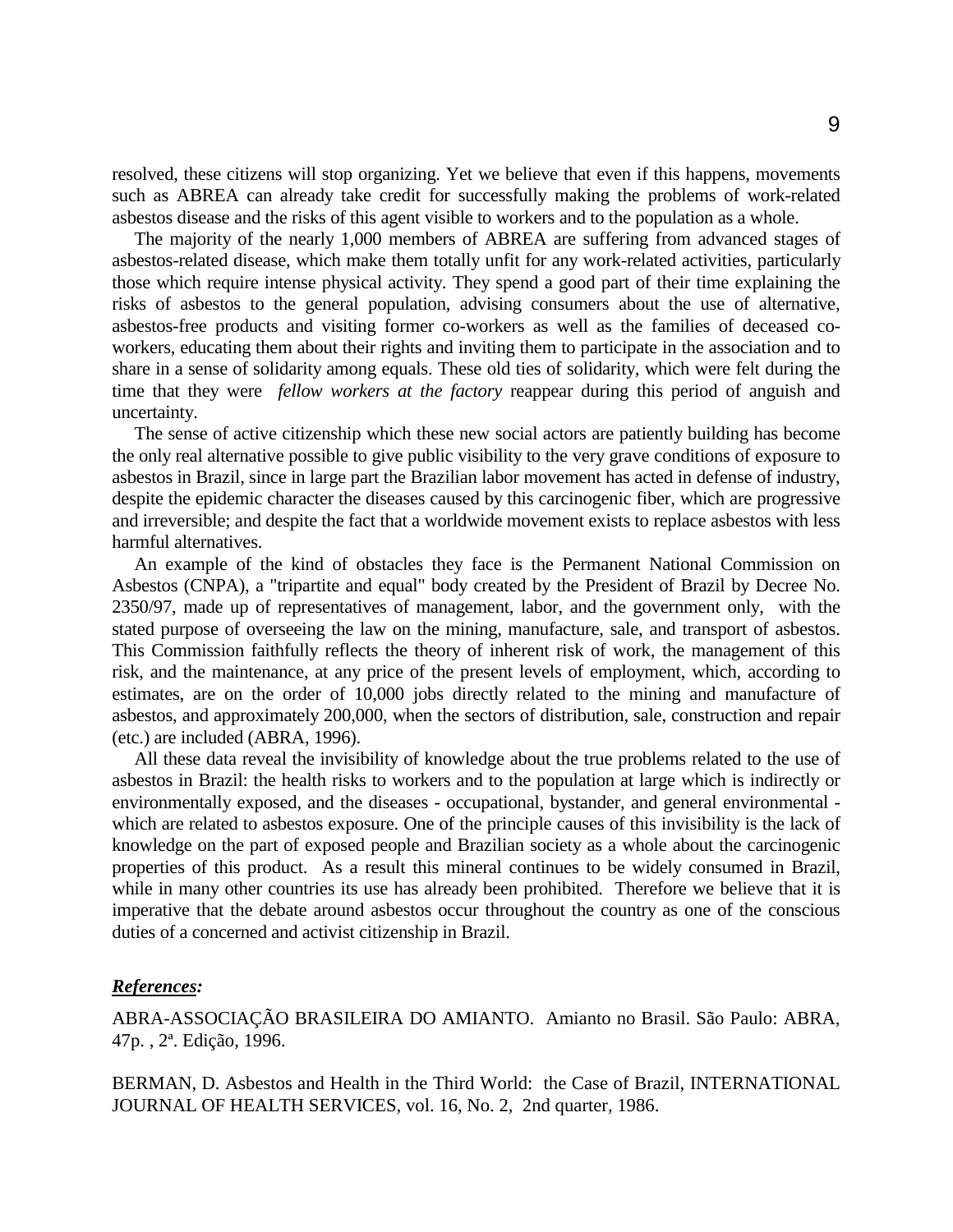BERMAN, D. & HOPPE, I. Book Review: Der Eternit-Report: (Stephan Schmidheinys Scheres Erbe) by Werner Catrina,Orell Fuessli, Zuerich, Switzerland, 240p,1985.

CASTLEMAN, B. Asbestos: Medical and legal aspects. Aspen Law & Business, 4th edition, 940p., 1996.

CASTLEMAN, B. Building a future without asbestos. In New Solutions. Journal of Environmental and Occupational Health Policy, Lakewood, vol. 5, n. 2, p.58-63, publicação da AFL-CIO da Oil, Chemical and Atomic Workers International Union,1995.

COSTA RIANI, L. *Estudo da Asbestose no município de Leme*. Campinas: Dissertação de Mestrado apresentada à Faculdade de Ciências Médicas da UNICAMP, 1983.

D'ACRI SOARES, V. O significado do Trabalho, a saúde e as relações de gênero das mulheres Trabalhadoras de uma fábrica de amianto no Rio de Janeiro, ABRASCO, mimeo,1997.

DE CAPITANI, E. M; METZE, K.; FRAZATO JR., C.; ALTEMANI, A.M.A.; ZAMBOM, L.; TORO, I.F.C.; BAGATIN, E. Mesotelioma Maligno de Pleura com Associação Etiológica a Asbesto: a Propósito de Três Casos Clínicos**.** *Rev. Assoc. Med. Brasil.* (VI) Vol. 43: n.3, jul./ set./97, p.265-272.

EVERS, T. De costas para o Estado, longe do Parlamento, os movimentos alternativos na Alemanha. *Novos Estudos CEBRAP*, SP, vol.2, n.1, abril 1983, p.25-39.

FRAVOT G*. L'activité des soins dans le systeme d'activité familialle/facteurs d ínsertion et de rejet*, Rapport de Synthése, MIRE, France, 1988.

GIA-GRUPO INTERINSTITUCIONAL DO ASBESTO A ação interinstitucional no controle da exposição ao asbesto dos trabalhadores das indústrias de fibrocimento no Estado de São Paulo. São Paulo: IMESP. Publicação apoiada pela SERT - Secretaria de Estado das Relações de Trabalho,1988.

GIA-GRUPO INTERINSTITUCIONAL DO ASBESTO. Asbesto no setor de fibrocimento. Brasília: MTb / SSST, 1993.

GIANNASI F. & MONY, A.T. Occupational Exposures to Asbestos in Brasil. *International Journal of Occupational Environmental Health(IJOEH)*, 3, Hanley & Belfus, INC., Philadelphia, Estados Unidos, 1997, p.150-157.

GIANNASI, F. Asbesto / Amianto no Brasil. Um Grande Desafio. *Caderno CRH-Centro de Recursos Humanos da Bahia* da Universidade Federal da Bahia(UFBA), 23, Salvador,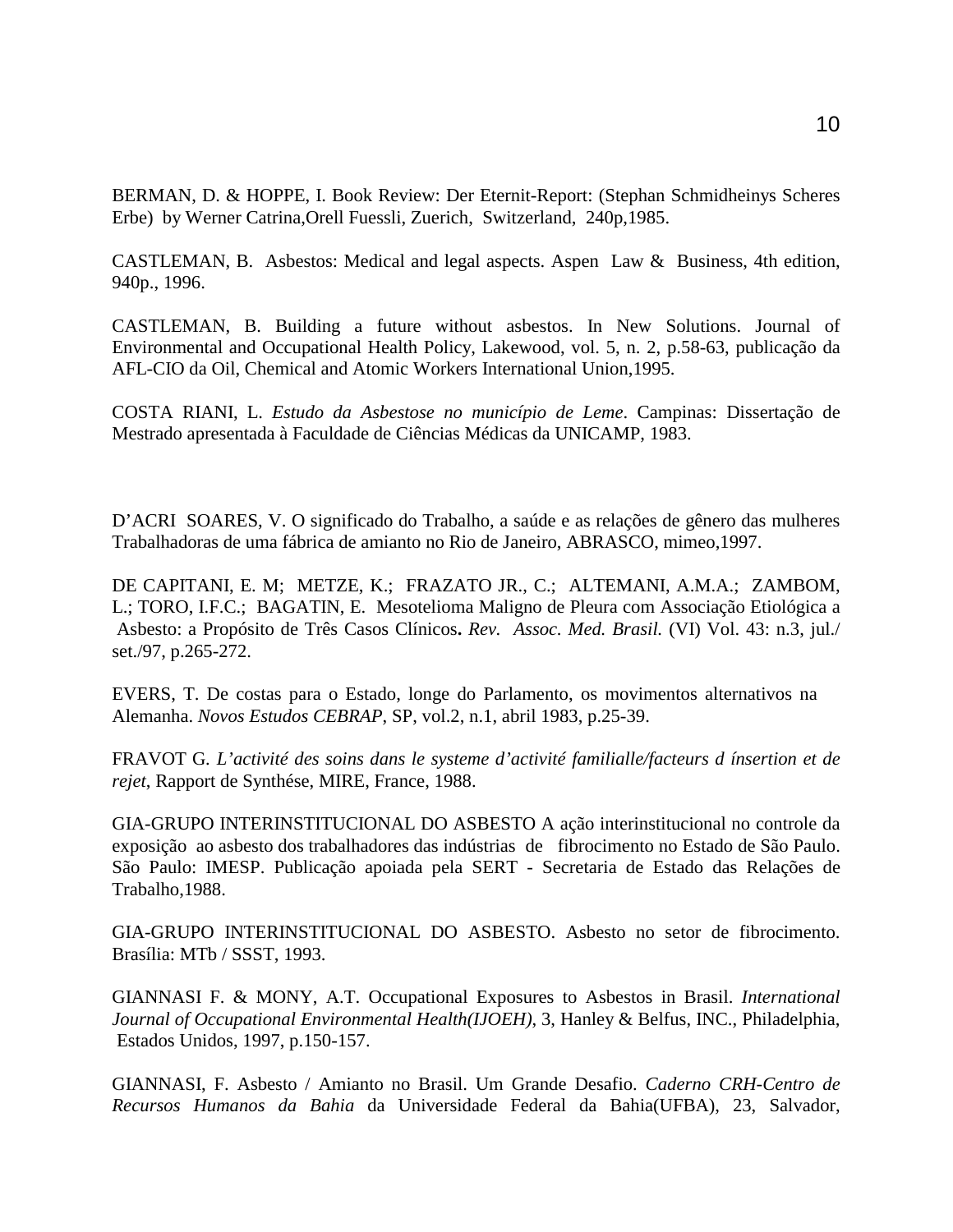Julho/Dez./1995, p.128-140.

INCA/Pró-Onco *Estimativa da incidência e mortalidade por câncer no Brasil* , Fundação ONCO-CENTRO, SP, *1997.*

INSS/MTb *Anuário Brasileiro de Proteção***,** Edição Especial da Revista Proteção, 1997.

LIPIETZ A. Discutant in THÉBAUD-MONY A.(org) Santé, flexibilité du travail, précarisation. Le cas des Maladies Professionnelles. Approche comparative franco-brésilienne. *RAPPORT FINAL Réseau INSERM/Nord-Sud*, Paris, 1997, p. 33.

MENEZES, A. J. P. de. Condições de Trabalho em Mina e Usina de Amianto. Serviço de Documentação do M.T.I.C., Rio de Janeiro, 1956.

PAOLI, M. C. As Ciências Sociais, os Movimentos Sociais e a Questão do Gênero, *Novos Estudos CEBRAP*, SP, n.31, outubro 1991, pp.107-120.

PEZERAT, H. Evaluer et réduire les risques dans les immeubles floqués à l'amiante. Arch.mal. prof., 56, n. 5. : 374-384, 1995. - DANGER! AMIANTE, 1974.

RDHB *Relatório sobre o Desenvolvimento Humano no Brasil*, PNUD/IPEA, Brasília, 1996.

SCAVONE L., GIANNASI F., THÉBAUD-MONY A., Amianto e suas conseqüências sóciofamiliares: uma abordagem comparativa franco-brasileira*. Relatório Final de Pesquisa***,** INSERM/CNPq, 1997.

SCAVONE, L. Invisibilidad social de dolencias profesionales ligadas a la exposición al amianto. In Cuadernos Mujer Salud/2. Trabajo Y Salud. Mujeres en Riesgo. Publicação da Red de Salud de las Mujeres Latinoamericanas Y Caribe, n. 2, 1997, p. 143-147

SCLIAR, C. Amianto: Mineral Mágico ou Maldito*? Ecologia Humana e Disputa Política-Econômica.* CD I- Centro de Documentação e Informação, Belo Horizonte, 1998.

SOUZA, N. H. B. *Trabalhadores Pobres e Cidadania: A Experiência da Exclusão e da Rebeldia na Construção Civil.* Tese de doutorado apresentada ao Depto. de Sociologia da Faculdade de Filosofia, Letras e Ciências Humanas da Universidade de São Paulo, 1994.

TEIXEIRA, C. M. & M., M. Higiene das minas. Asbestose. Belo Horizonte: Departamento Nacional da Produção Mineral- DNPM, Boletim 98, 1956.

THÉBAUD-MONY A.(org) Santé, flexibilité du travail, précarisation. Le cas des Maladies Professionnelles. Approche comparative franco-brésilienne. RAPPORT FINAL Réseau INSERM/Nord-Sud, Paris, 1997 .